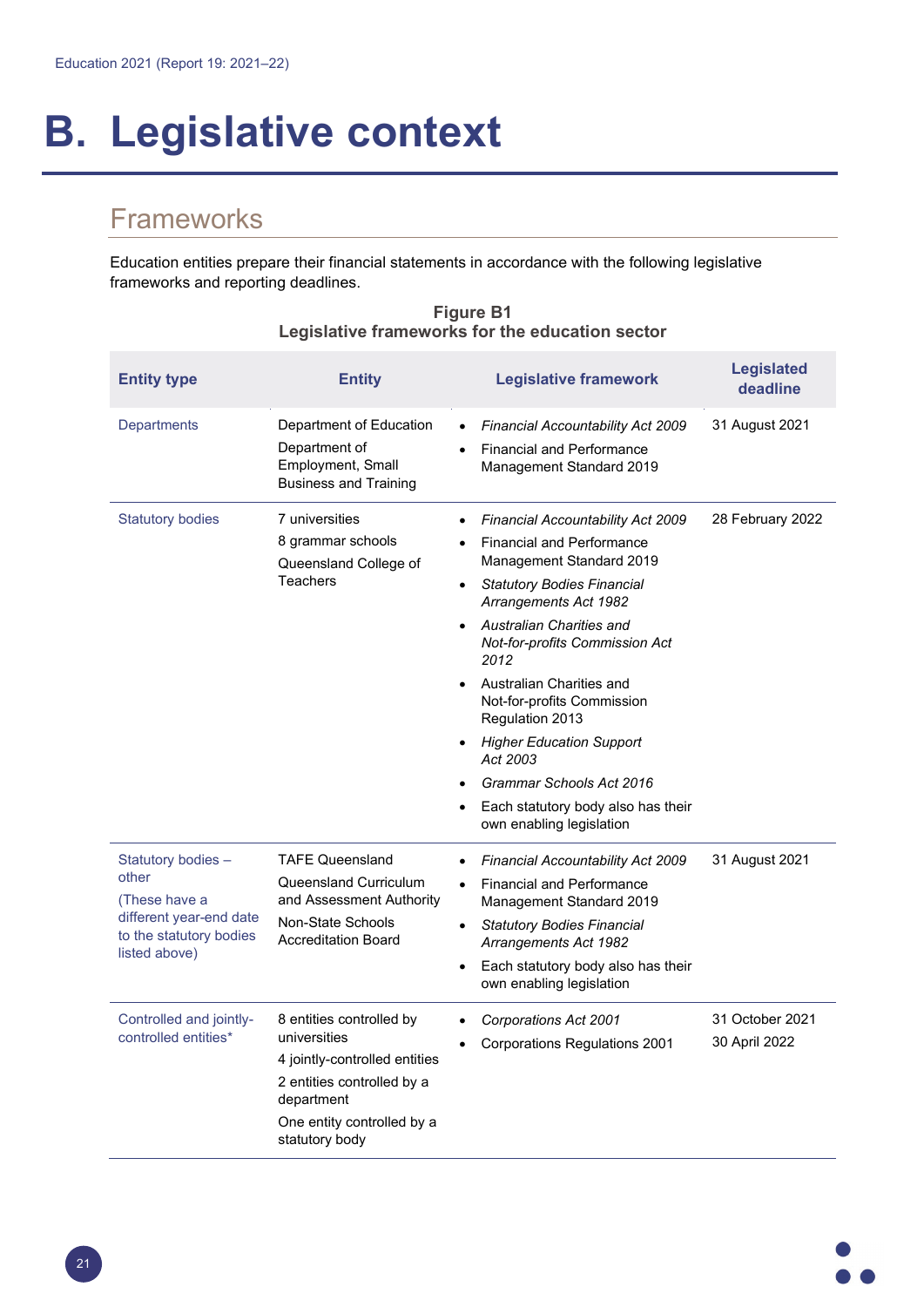| <b>Entity type</b> | <b>Entity</b>                                                                                                                                                                                                    | <b>Legislative framework</b>                                                                                                                                                                                | <b>Legislated</b><br>deadline |
|--------------------|------------------------------------------------------------------------------------------------------------------------------------------------------------------------------------------------------------------|-------------------------------------------------------------------------------------------------------------------------------------------------------------------------------------------------------------|-------------------------------|
| <b>Trusts</b>      | <b>Building and Construction</b><br>Industry Training Fund<br>(QId)<br><b>Translational Research</b><br>Institute Trust<br>2 trusts controlled by<br>universities<br>One trust controlled by a<br>statutory body | Trust deed<br>$\bullet$<br>Australian Charities and<br>$\bullet$<br><b>Not-for-profits Commission Act</b><br>2012<br>Australian Charities and<br>$\bullet$<br>Not-for-profits Commission<br>Regulation 2013 | Per trust deed                |
|                    |                                                                                                                                                                                                                  |                                                                                                                                                                                                             |                               |

Note: \* Controlled entity – an entity owned by one or more public sector entities.

*Source: Queensland Audit Office.*

## Accountability requirements

The *Financial Accountability Act 2009* applicable to the education sector requires entities to:

- achieve reasonable value for money by ensuring the operations of the entity are carried out efficiently, effectively, and economically
- establish and maintain appropriate systems of internal control and risk management
- establish and keep funds and accounts that comply with the relevant legislation, including Australian accounting standards.

## Queensland state government financial statements

Each year, Queensland state public sector entities must table their audited financial statements in parliament.

These financial statements are used by a broad range of parties including parliamentarians, taxpayers, employees, and users of government services. For these statements to be useful, the information reported must be relevant and accurate.

The Auditor-General's audit opinion on these entities' financial statements assures users that the statements are accurate and in accordance with relevant legislative requirements.

We express an *unmodified opinion* when the financial statements are prepared in accordance with the relevant legislative requirements and Australian accounting standards. We *modify* our audit opinion when financial statements do not comply with the relevant legislative requirements and Australian accounting standards and are not accurate and reliable.

Sometimes we include an *emphasis of matter* in our audit reports to highlight an issue that will help users better understand the financial statements. It does not change the audit opinion.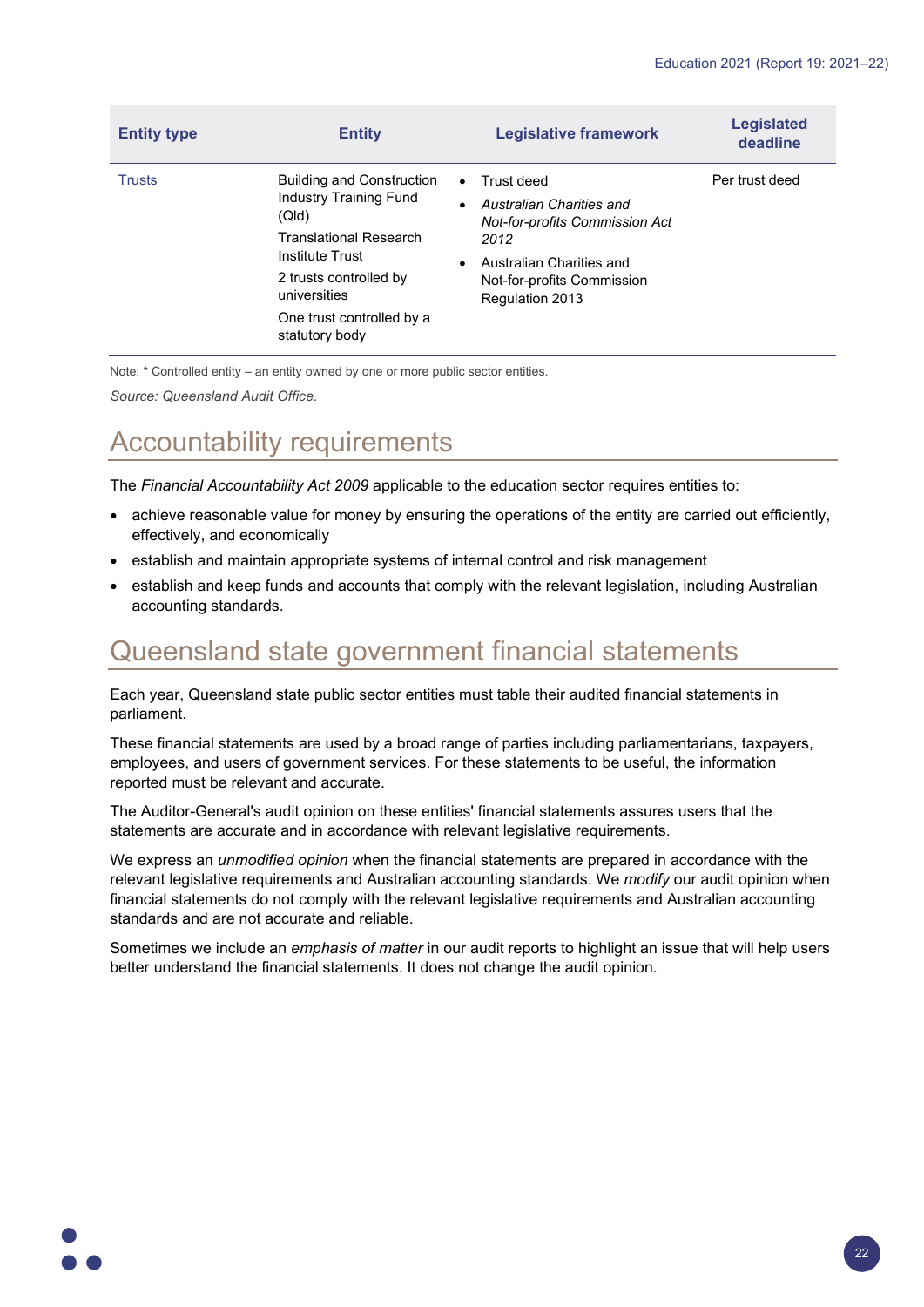## University and grammar school entities

In Queensland, universities provide tertiary education, including undergraduate and postgraduate studies. Universities and their subsidiaries carry out research and other activities in line with university objectives.

Of the 8 grammar schools, 6 provide schooling from Prep to Year 12. The other 2 start at Year 5 and Year 7 respectively.

#### University funding and regulation

Universities obtain funding mainly through government grants and student fees. Grants are based on student enrolments and the amount of research undertaken at each university. In Queensland, 82.2 per cent (2020: 86.6 per cent) of university funding comes from Australian and Queensland government grants and from student fees and charges. Australian Government funding is mainly recurrent, while state government grants are generally non-recurrent.

The Australian Government budget details how much funding is provided to universities for each field of education.

#### Grammar school funding and regulation

Grammar schools obtain funding through Australian and Queensland government grants and through tuition and boarding fees. In Queensland, 88.3 per cent (2020: 89.7 per cent) of grammar school funding comes from these sources.

The grammar schools are statutory bodies formed under the *Grammar Schools Act 2016*. They operate as independent schools in Queensland.

## **Departments**

#### Department of Education

The Department of Education is a Queensland Government department established under the *Public Service Act 2008*. It provides direction and oversight to the education sector in Queensland and delivers services for early childhood and education.

#### Department of Employment, Small Business and Training

The Department of Employment, Small Business and Training is a Queensland Government department established under the *Public Service Act 2008*. The department's vision is for all Queenslanders to have the skills and opportunities to manage and adapt, now and into the future.

#### Departmental funding and regulation

The departments receive appropriation revenue (allocated by parliament during the budget process) that includes funding from both the Australian and Queensland governments. The departments share this funding across their respective service areas, which are early childhood education and care, and school education (Department of Education); and training and skills (Department of Employment, Small Business and Training).

In Queensland, 93.3 per cent (2020: 93.6 per cent) of Department of Education funding, and 97.1 per cent (2020: 97.1 per cent) of Department of Employment, Small Business and Training funding came from amounts appropriated by parliament.